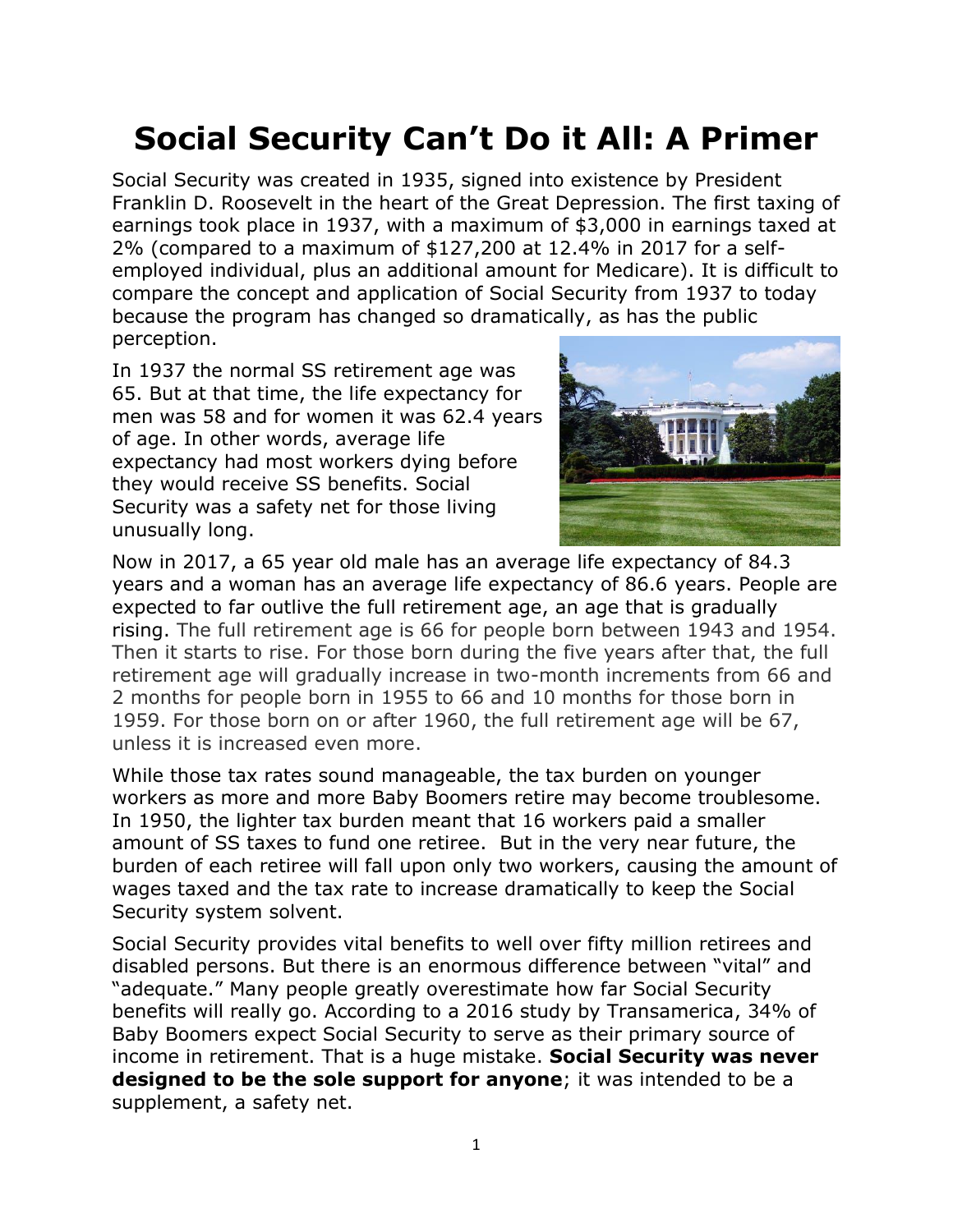Social Security wasn't intended to cover most living expenses much less all of them. Social Security benefits only replace about 40% of the average worker's pre-retirement income. However, a majority will need a minimum of 70% of their pre-retirement income to keep them from lowering their standard of living – a lot! A significant number have expectations and lifestyles that will require 80% or 90% or even more of their pre-retirement income. Social Security cannot do that.

## **So what is the answer?**

The answer is not tax the workers more;

that isn't feasible. Baby boomers must take steps to increase their savings, or else they face a tough economic future.

But doesn't the cost of living decrease for retirees? In some areas, living costs do decrease upon retirement. Car usage may go down; you no longer drive to work. But now you have more time to travel and that costs money. History has shown that travel and entertainment expenses actually increase rather than decrease. You can dress more casually and eat differently, but that isn't much of a savings, if any. The mortgage still must be paid, electricity use may even increase as you are home more, and other daily expenses tend not to drop a lot, if at all. And don't forget, your home is getting older and needs more repairs and upkeep as time goes on.

Maybe health care will be cheaper. Isn't health care going to be cheaper with Medicare? No! Health care is one expense that almost always goes up in retirement. A healthy 65-year-old couple is projected to spend over \$375,000 on medical expenses in their retirement. To that they may have to add long-term care. When you break that cost out over 20 years (which is reasonable, as many seniors are living longer than that), we're looking at \$573 per month, per person, in healthcare. However, the average Social Security beneficiary collects only \$1,360 a month in benefits, \$2,720 per couple. Over 30% of gross income to health care is a financially crushing burden.

The truth is that 46% of households, regardless of socioeconomic group, spend more money, not less, during retirement's first two years. So, no, retirement doesn't change expenses by enough to make a meaningful difference to far too many retirees.

So Social Security is not going to be enough. What can you do?

You can do what Americans have done less and less of since the start of the Boomer years; save money. In 1959 the average savings rate was 11.2%. It is now about 3.5%. It hasn't been above 7% except for brief surges since the early 1990s. An estimated 38 million households live paycheck-topaycheck.